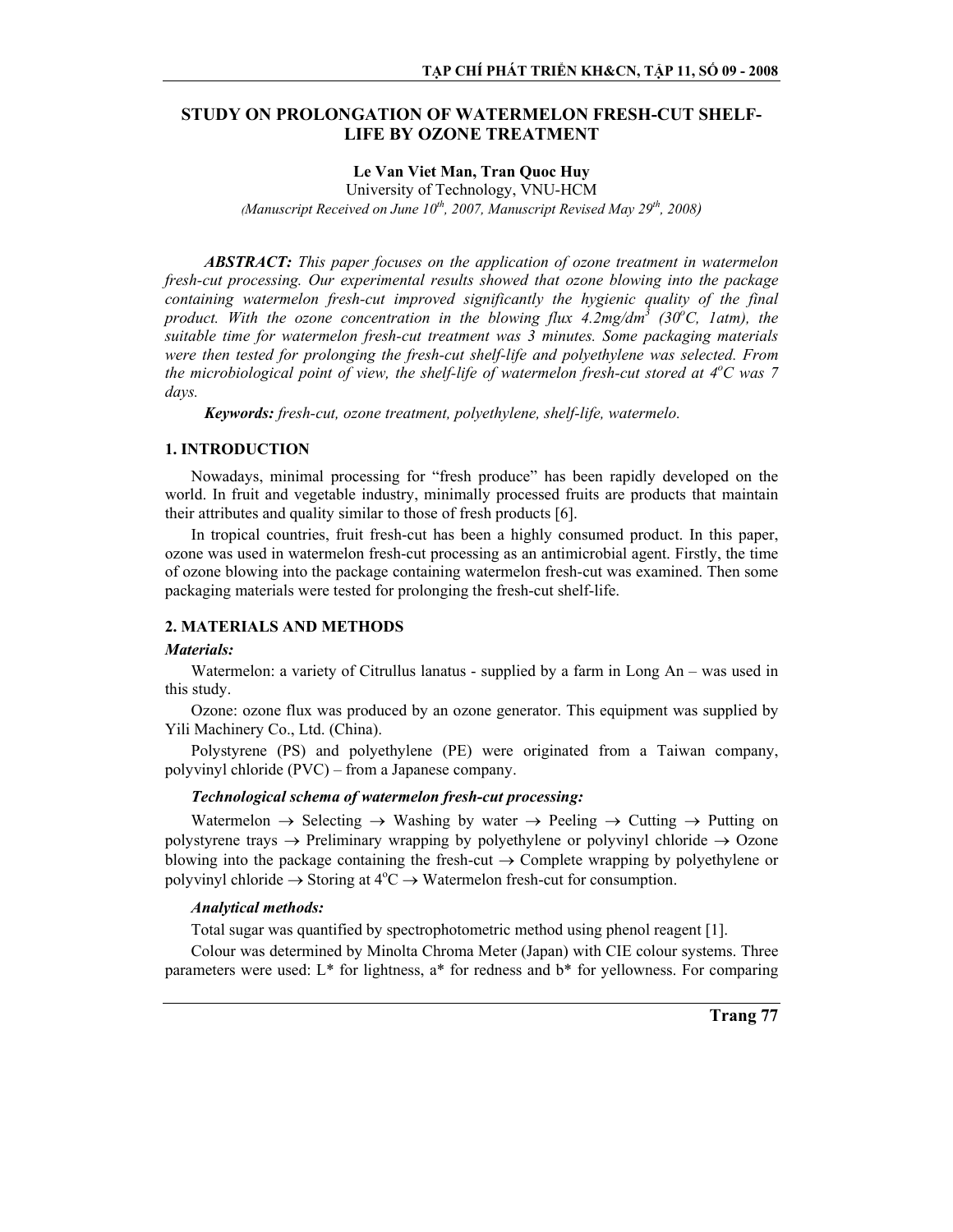the colour intensity difference between two samples, a method proposed by McGuire (1992) was used [4].

Aerobic bacteria, yeasts and molds were quantified by plate count agar methods [1] Sensory quality was analyzed by triangular method [5]

#### *Statistical treatment*

All the experiments were realized in triplicate. The obtained results were subjected to analysis of variance (ANOVA), p<0.05 using Statgraphics plus, version 3.2.

#### **3. RESULTS AND DISCUSSION**

#### **3.1. Influence of blowing time of ozone flux on the watermelon fresh- cut quality**

In this experiment, ozone flux was directly blown into the package containing watermelon fresh-cut. The ozone concentration in the blowing flux was  $4.2 \text{mg/dm}^3$  (30°C, 1atm). Four samples T1, T2, T3 and C1 were examined. The blowing time of samples T1, T2 and T3 was 1, 2 and 3 minutes, respectively. C1 was the control sample – without ozone treatment. All samples were then stored at  $4^{\circ}$ C for 6 days. The microbiological characteristics of the watermelon fresh-cut are presented in Figure 1 and 2.

It can be noted that ozone blowing into the package containing watermelon fresh-cut decreased the number of microbial cells in the product. The longer the treatment time, the lower the number of bacteria, yeasts and molds in the product. In addition, during the storage, the growth of bacteria, yeasts and molds in samples T1, T2 and T3 was slower than that in control sample C1. It can be explained that ozone has a bactericidal effect [2]. The same results were also observed in the study of pineapple fresh-cut treatment by ozone [3].

According to Vietnam standards, the number of bacteria in fruit fresh-cut should be equivalent or lower than  $10^4$ cfu/g. Our results showed that when the ozone blowing time was 3 minutes, the number of bacteria did not exceed 104cfu/g after 6 day - storage.

The evolution of vitamin C content and pH value in the fresh-cut during the storage is visualized in Figure 3 and 4, respectively. At the beginning of the storage, the vitamin C content in the samples treated by ozone was a little lower in comparison with that in the control sample (Figure 3). It was due to the oxidation reaction of vitamin C. However, ozone treatment did not influence on pH value of the fresh-cut (Figure 4). During the storage, the vitamin C content and pH value in samples T1, T2 and T3 decreased less than those in control sample C1 (Figure 3 and 4). It can be explained that lower microbial growth in the samples treated by ozone slowed down the decrease in vitamin C content and pH value in the watermelon fresh-cut. The longer the time of ozone treatment, the less the decrease in vitamin C content and pH value.

Colour of the product treated by ozone after 0 day – storage and 6 day - storage is showed in Figure 5 and 6, respectively. It can be noted that ozone treatment reduced slightly the redness (a\* value) in the watermelon fresh-cut (Figure 5). According to Perkins – Veazie et al., lycopene was the principle pigment in watermelon. During the treatment by ozone, lycopene could partially be oxidized [7]. However, the analysis of variance showed that colour change in the fresh-cut during 6 day – storage was insignificant.

It can be concluded that the suitable time for watermelon fresh-cut treatment was 3 minutes. In this case, after 6 day – storage at  $4^{\circ}$ C, the number of bacteria in the product did not exceed the present regulation.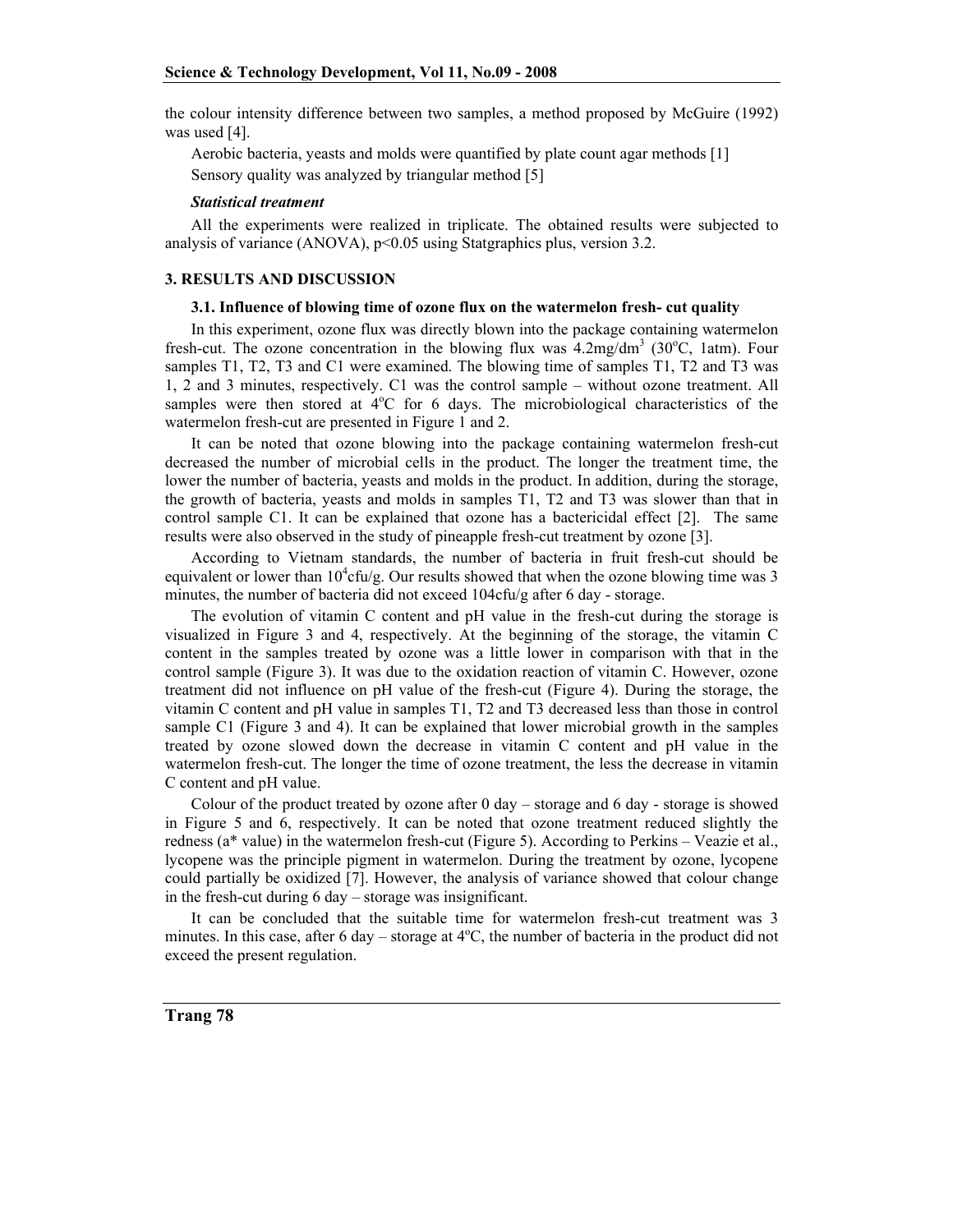50



**Figure 1.** Bacterial growth in the watermelon fresh-cut during the storage at 4°C. Treatment time of T1, T2 and T3 samples was 1, 2 and 3 minutes, respectively. C1 was the control sample.



**Figure 3.** Evolution of vitamin C content in the watermelon fresh-cut during the storage at 4°C. Treatment time of T1, T2 and T3 samples was 1, 2 and 3 minutes, respectively. C1 was the control sample.



**Figure 2.** Yeast and mold quantification in the watermelon fresh-cut after 0 day - storage and 6 day - storage at 4°C. Treatment time of T1, T2 and T3 samples was 1, 2 and 3 minutes, respectively. C1 was the control sample.



**Figure 4.** Evolution of pH in the watermelon fresh-cut during the storage at 4°C. Treatment time of T1, T2 and T3 samples was 1, 2 and 3 minutes, respectively. C1 was the control sample.



**Figure 5.**  $L^*$  (lightness),  $a^*$  (redness) and  $b^*$ (yellowness) values of watermelon fresh-cut after ozone treatment. Treatment time of T1, T2 and T3 samples was 1, 2 and 3 minutes, respectively. C1 was the control sample.



**Figure 6.**  $L^*$  (lightness),  $a^*$  (redness) and  $b^*$ (yellowness) values of watermelon fresh-cut after  $\ddot{6}$  day - storage at 4°C. Treatment time of T1, T2 and T3 samples was 1, 2 and 3 minutes, respectively. C1 was the control sample.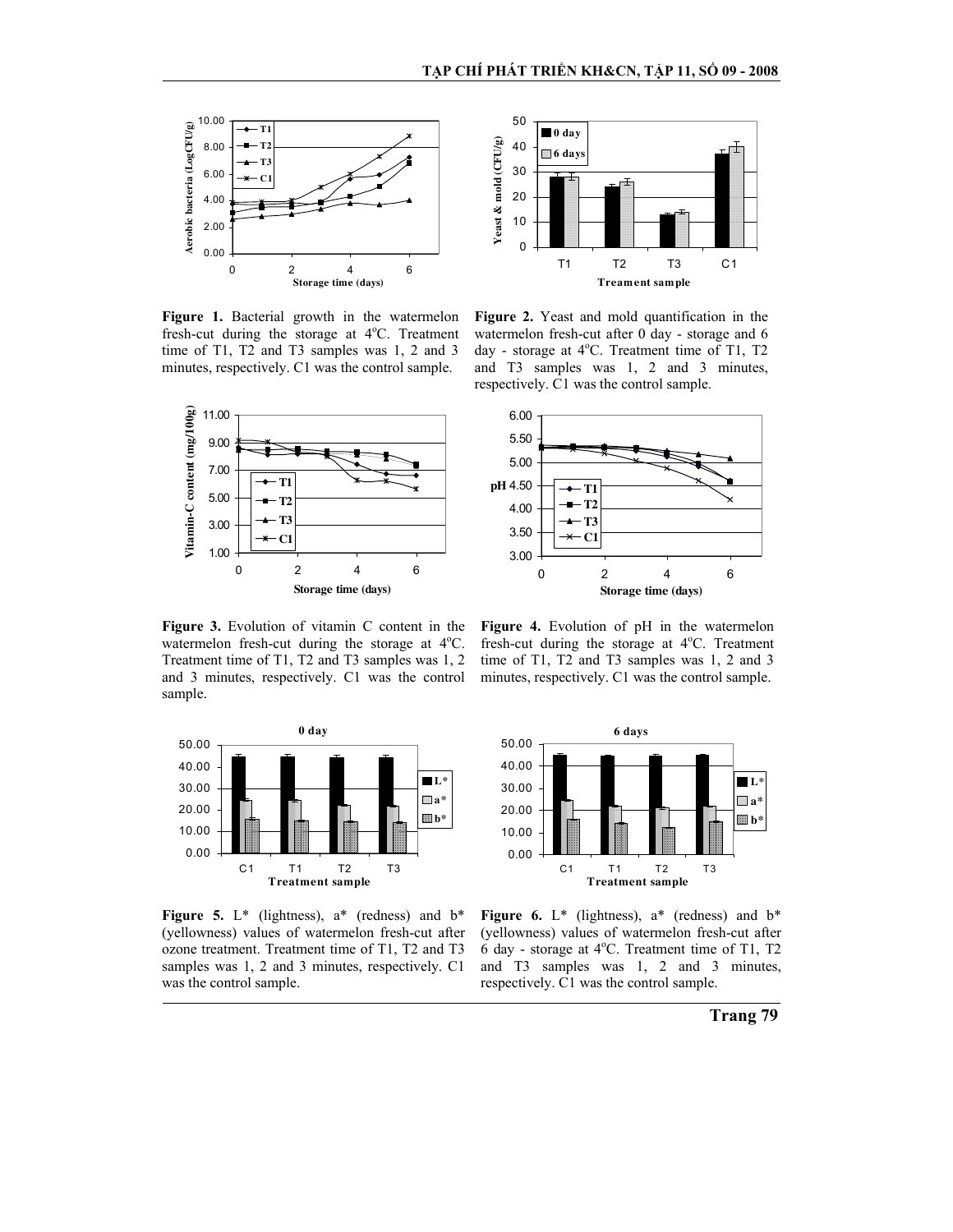#### **3.2. Influence of packaging materials on the watermelon fresh cut quality**

In this experiment, the package containing watermelon fresh-cut was blown by ozone flux during 3 minutes. The ozone concentration in the blowing flux was  $4.2 \text{mg/dm}^3$  (30°C, 1atm). Some popular polymer materials were used for the fresh-cut wrapping: polyethylene (PE) and polyvinyl chloride (PVC). C2 was the control sample – without packaging. All samples were then stored at 4oC. The results are presented in Figure 5, 6, 7 and 8.

The microbial growth in watermelon fresh-cut in the packaging samples was significantly lower than that in control sample C2 (Figure 7 and 8). It was due to lower oxygen content in the packaging samples for microbial multiplication. In addition, microbial re-infection from the environment into the packaging samples was limited. From the microbiological point of view, packaging fruit fresh-cut was always better than non-packaging fruit fresh-cut. After 7 day – storage, the sample wrapped by polyethylene had the lowest number of bacteria, yeasts and molds and these values did not exceed the present regulations ( $10^4$ cfu/g).

Weight loss was observed during the storage of watermelon fresh-cut (Figure 9). It was due to water evaporation. The highest weight loss was observed in control sample C2 (without packaging). The sample wrapped by polyethylene had the lowest weight loss.



**Figure 7.** Influence of packaging material on bacterial growth in the watermelon fresh-cut. C2 was the control sample.



**Figure 8.** Influence of packaging material on yeast and mold growth in the watermelon freshcut. C2 was the control sample.



**Figure 9.** Evolution of weight loss of the watermelon fresh-cut wrapped by different materials. C2 was the control sample.

**Figure 10.** Evolution of total sugar content in the watermelon fresh-cut wrapped by different materials. C2 was the control sample.

#### **Trang 80**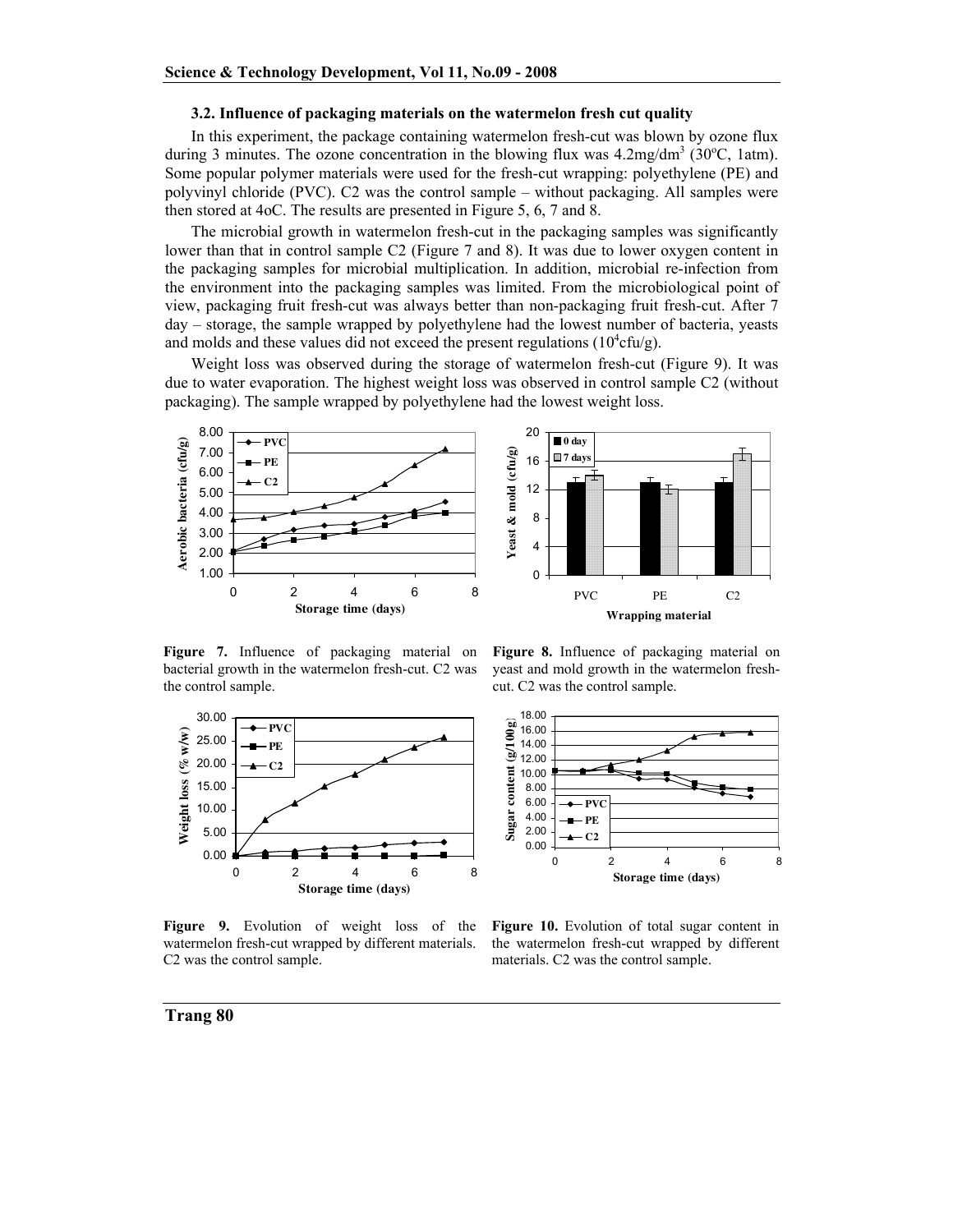Figure 10 showed the change in total sugar content (expressed by  $g/100g$  product) during the storage. After 7 days, the sugar content in control sample C2 increased highly due to water evaporation. On the contrary, the sugar content in the packaging samples reduced slightly. Perhaps, micro-organisms utilized partially sugars in the watermelon fresh-cut for their growth. The analysis of variance showed that after  $7 \text{ day}$  - storage, the difference in sugar content in the two packaging samples was insignificant. So it can be concluded polyethylene was the suitable packaging material in watermelon fresh-cut processing.

# 3.3. Sensory evaluation

During the storage of watermelon fresh-cut at  $4^{\circ}$ C, samples were taken everyday for sensory evaluation. Our evaluation focused on odour and taste of the fresh-cut. The obtained results showed that the sensory properties of the 3 day – storage sample and the 0 day – storage sample (control sample) was similar ( $P<0.05$ ). However, after 4 day – storage, people could perceive the difference in sensory properties of the watermelon fresh-cut in comparison with the control sample.

### **4. CONCLUSION**

Ozone blowing into the package containing watermelon fresh-cut was a suitable treatment method for prolonging the product shelf-life. In comparison with the traditional method based on washing fresh-cut in ozone solution, our method was more simple and easy realizing. After 3 day – storage at  $4^{\circ}$ C, the sensory quality of the watermelon fresh-cut treated by ozone was similar to that of the fresh sample (without storage). However, from the microbiological point of view, the shelf-life of watermelon fresh-cut stored at 4°C was 7 days.

# NGHIÊN CỨU KÉO DÀI THỜI GIAN BẢO OUẢN DƯA HẤU TƯƠI CẮT MIẾNG BẰNG PHƯƠNG PHÁP XỬ BÝ OZONE

# Lê Văn Việt Mẫn, Trần Quốc Huy Trường Đại học Bách khoa, ĐHQG - HCM

**TÓM TẤT:** Trong nghiên cứu này, chúng tôi sử dụng phương pháp xử lý bằng ozone để sản xuất dưa hấu tươi cắt miếng. Kết quả thực nghiêm cho thấy việc thổi dòng khí ozone vào bao bì chứa dưa hấu cắt miếng đã cải thiện đáng kể chất lượng vệ sinh của sản phẩm. Với nồng đô ozone trong dòng khí thổi là 4.2mg/dm3 (30°C, 1atm), thời gian thổi khí thích hợp để xử lý dưa hấu tươi cắt miếng là 3 phút. Tiếp theo, chúng tôi thử sử dung môt số loai vật liêu bao bì khác nhau để bao gói sản phẩm nhằm muc đích kéo dài thời gian bảo quản. Bao bì polyethylene cho kết quả tốt nhất. Sau 7 ngày bảo quản ở 4°C, sản phẩm dưa hấu tươi cắt miếng vẫn đạt các chỉ tiêu về vi sinh vật.